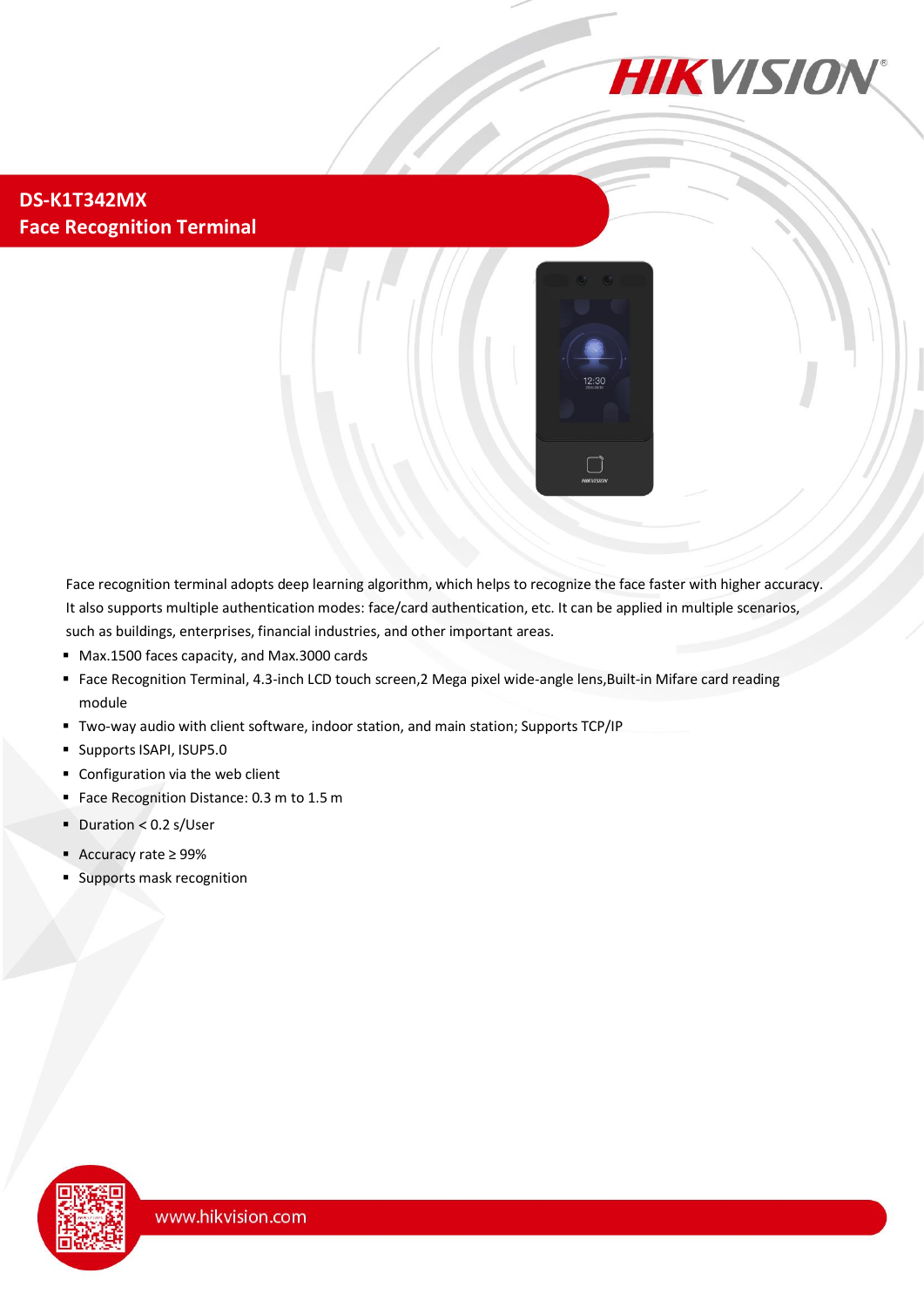

# **Specification**

| <b>System</b>                  |                                                      |  |
|--------------------------------|------------------------------------------------------|--|
| Operation system               | Linux                                                |  |
| <b>Display</b>                 |                                                      |  |
| Dimensions                     | 4.3-inch                                             |  |
| Resolution                     | $272 \times 480$                                     |  |
| <b>Type</b>                    | LCD                                                  |  |
| Operation method               | Capacitive touch screen                              |  |
| <b>Video</b>                   |                                                      |  |
| Pixel                          | 2 MP                                                 |  |
| Lens                           | $\times 2$                                           |  |
| Video standard                 | PAL (Default) and NTSC                               |  |
| <b>Network</b>                 |                                                      |  |
| Wired network                  | 10 M/100 M self-adaptive                             |  |
| Wi-Fi                          | Not support                                          |  |
| Interface                      |                                                      |  |
| Network interface              | 1                                                    |  |
| RS-485                         | 1                                                    |  |
| Wiegand                        | $\mathbf 1$                                          |  |
| Lock output                    | $\mathbf 1$                                          |  |
| Exit button                    | $\mathbf{1}$                                         |  |
| Door contact input             | 1                                                    |  |
| <b>TAMPER</b>                  | $\mathbf{1}$                                         |  |
| <b>USB</b>                     | $\mathbf 1$                                          |  |
| Capacity                       |                                                      |  |
| Card capacity                  | 3,000                                                |  |
| Face capacity                  | 1,500                                                |  |
| Event capacity                 | 150,000                                              |  |
| Authentication                 |                                                      |  |
| Card type                      | Mifare 1 card                                        |  |
| Card reading frequency         | 13.56 MHz                                            |  |
| Face recognition duration      | < 0.2 s                                              |  |
| Face recognition accuracy rate | >99%                                                 |  |
| Face recognition distance      | 0.3 to 1.5 m                                         |  |
| <b>Function</b>                |                                                      |  |
| Face anti-spoofing             | Support                                              |  |
| Audio prompt                   | Support                                              |  |
| Time synchronization           | Support                                              |  |
| General                        |                                                      |  |
| Power supply                   | 12 VDC/1 A (power adapter included)                  |  |
| Working temperature            | -30 °C to 60 °C (-22 °F to 140 °F)                   |  |
| Working humidity               | 0 to 90% (No condensing)                             |  |
| Dimensions                     | 91.3 mm × 181.3 mm × 24.5 mm (3.59" × 7.14" × 0.96") |  |
| Installation                   | <b>Wall Mounting</b>                                 |  |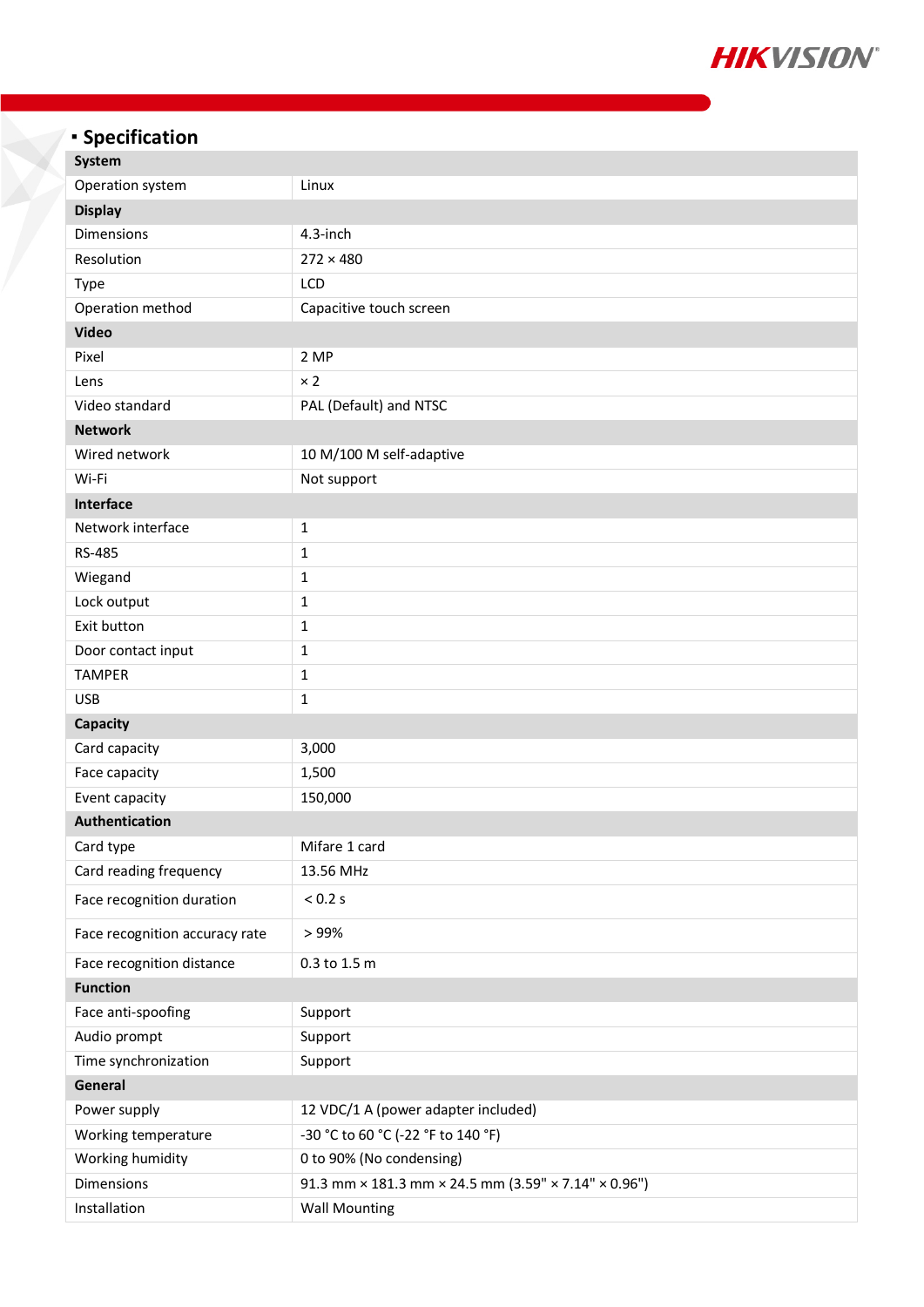

| Protective level | <b>IP65</b>                                                                                                     |
|------------------|-----------------------------------------------------------------------------------------------------------------|
| Language         | English, Spanish (South America), Arabic, Thai, Indonesian, Russian, Vietnamese,<br>Portuguese (Brazil), Korean |

### **Available Model**

DS-K1T342MX

## **Dimension**







26.7 mm

 $\overline{\bullet}$ 

 $\circ$